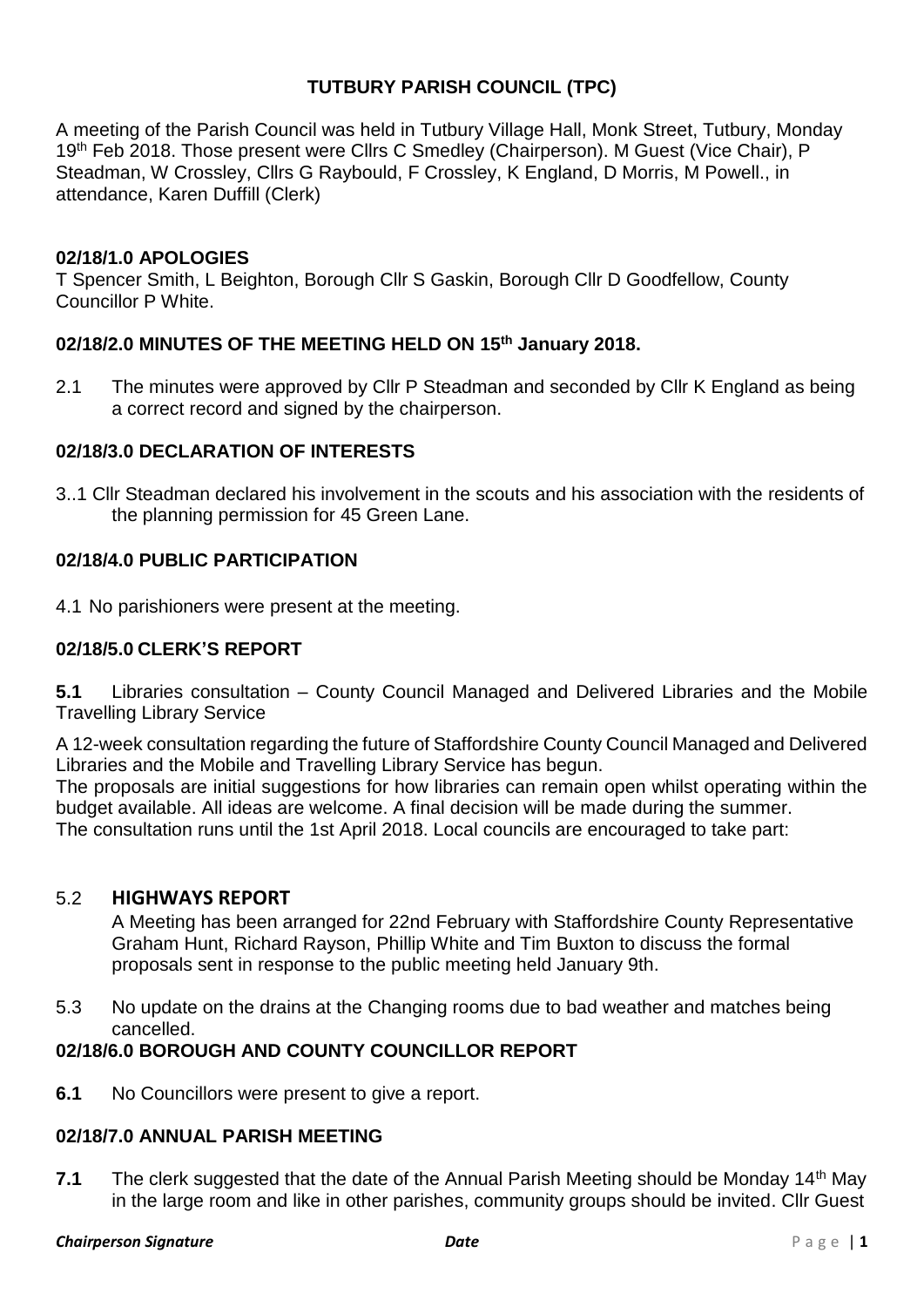proposed groups could be invited to take part in a village quiz. Discussion took place of suitable guest speakers that could be invited and alternative dates. However, the majority of councillors voted to have a quiz on the Monday evening. The quiz will be a photo quiz of Tutbury. Suggestions were made to advertise this such as a leaflet drop by the scouts if a donation was made. It was also suggested that the market day would be a good opportunity to advertise.Refreshments will be provided at the meeting.

# **RESOLUTION**

**Councillors will submit suitable photos to the clerk that can be presented on the projector screen during the evening. The clerk will book the Large Room at the Village Hall. A leaflet drop will be organised at the next meeting.**

## **02/18/8.0 COMMUNITY BUILDING COMMITTEE REPORT**

**8.1** The chair of the committee Cllr C Smedley raised concern over legal, fees in securing the building and lack of answers to requests from East Staffordshire Borough Council and Peveril homes. The parish council are not a party of the section 106 agreement. Councillor W Crossley proposed a recorded letter to be sent to the chief executive of ESBC to request assistance in this matter and to enforce the 106 agreements. This proposal was seconded by Cllr K England.

## **RESOLUTION**

**The clerk will write a recorded delivery letter to Sal Khan at ESBC requesting assistance and enforcement with the section 106 agreement.**

#### **02/18/9.0 WEBSITE UPDATE**

**9.1** The clerk is working with our volunteer in loading content to the website, with a view to this being completed before the audit in March/ April. However. The clerk has not yet set up councillor email addresses as there is an extra cost implication. Cllrs voted that no further costs should be incurred for councillor email addresses free email addresses should be used if required. Cllrs did not perceive that council email address were a necessity.

## **02/18/10.0 STREET CLEANING CONTRACT**

**10.1** The clerk had issued a tender invitation document for a village cleaner/maintenance contractor to the councillors for review. Slight changes were made to the tasks included and the rate of pay. See Appendix A. A general advert had been placed in the recent issue of the church parish magazine, following the resolution made in October 2017 to advertise the contract early in the new year. Adverts would be placed in noticeboards and the local Facebook pages. The clerk will send out an email to parishioners and place the advert in local shops.

## **02/18/11.0 BEST KEPT VILLAGE JUDGES COMMENTS AND PLANNING**

**11.1**. Cllrs of the open space and Best Kept Village Committee will hold a meeting March 14th 7.30pm at the village hall to invite traders from the high street and members of the public to review the judges' comments and to plan what needs to be done for the forthcoming year. Cllr Raybould will visit the shop owners and invite them to attend.

## **02/18/12.0 TO REVIEW RISK ASSESSMENT FOR 2018**

**12.1** The clerk distributed a proposed Risk Analysis that had been updated**.** Cllr W Crossley proposed that the risk analysis was adopted and Cllr K England Seconded the decision.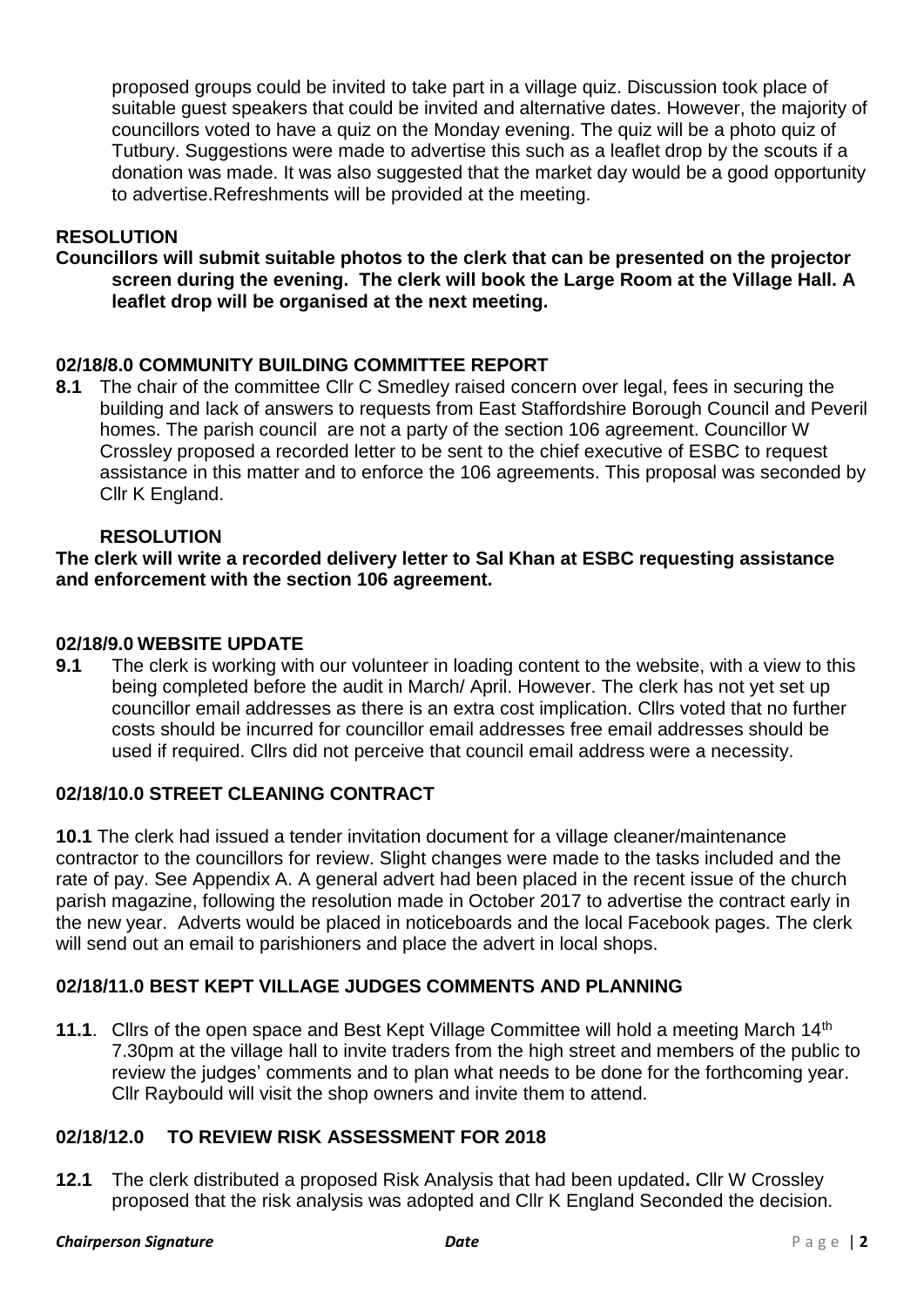# **02/18/13.0 TO REVIEW GAS CONTRACT FOR CORNMILL LANE CHANGING ROOMS**

**13.1** Based on the calculations provided by the clerk for the renewal of the gas contract. The advice received was to secure a three-year contract in view of the increase in importing gas from Europe and the changes in Brexit. Cllr D Morris proposed that the 3-year contract with Extra Energy deal and Cllr F Crossley seconded the decision.

#### **Resolution**

### **To transfer to a three-year gas contract to Extra Energy.**

#### **02/18/14.0 TO INVESTIGATE A HISTORIC SIGN FOR TUTBURY.**

**14.1** A suggestion has been made by a parishioner to use crowd funding to have pictorial signs at the entrances to the village similar to Barton Under Needwood, depicting the castle and other landmarks of Tutbury. The civic Society are also interested in doing something similar, so it was agreed to contact the Civic Society to investigate this further.

# **RESOLUTION**

**Contact the Civic Society with a view to working together to fund raise and design historic signs for the village.**

## **02/18/15.0 TO APPROVE ACCOUNTS FOR PAYMENT. RECEIVE A BUDGET UPDATE.**

**15.1** Accounts were approved for payment, proposed by Cllr F Crossley and Seconded Cllr M Guest.

| <b>Staffordshire County Pension</b> | <b>Clerks Employer Pension</b>       |        |       |        |
|-------------------------------------|--------------------------------------|--------|-------|--------|
| Fund                                | contribution                         | 239.33 |       | 239.33 |
| <b>Staffordshire County Pension</b> | <b>Clerks Employee Pension</b>       |        |       |        |
| Fund                                | contribution                         | 159.29 |       | 159.29 |
| <b>HMRC</b>                         | National Insurance                   | 94.7   |       | 94.70  |
| Karen Duffill                       | <b>Clerks Salary</b>                 | 879.02 |       | 879.02 |
| go daddy - Karen Duffill            |                                      |        |       |        |
| receipt                             | Domain name registration 3 yrs       | 34.96  | 6.99  | 41.95  |
| Karen Duffill                       | <b>Clerks Expenses</b>               | 25.92  |       | 25.92  |
| Karen Duffill                       | Postage                              | 7.8    |       | 7.80   |
|                                     | Legionella control Monthly check inv |        |       |        |
| <b>Sterilizing services</b>         | 37235                                | 36.00  | 7.20  | 43.20  |
| Aucuba Landscapes                   | Churchyard contract inv 3947         | 198.87 | 39.77 | 238.64 |
| Firs Farm                           | Christmas Tree                       | 91.67  | 18.33 | 110.00 |
| <b>SPCA</b>                         | Cllr training                        | 45     |       | 45.00  |
|                                     |                                      |        |       |        |

## Budget update **December**

*Chairperson Signature Date* P a g e | **3**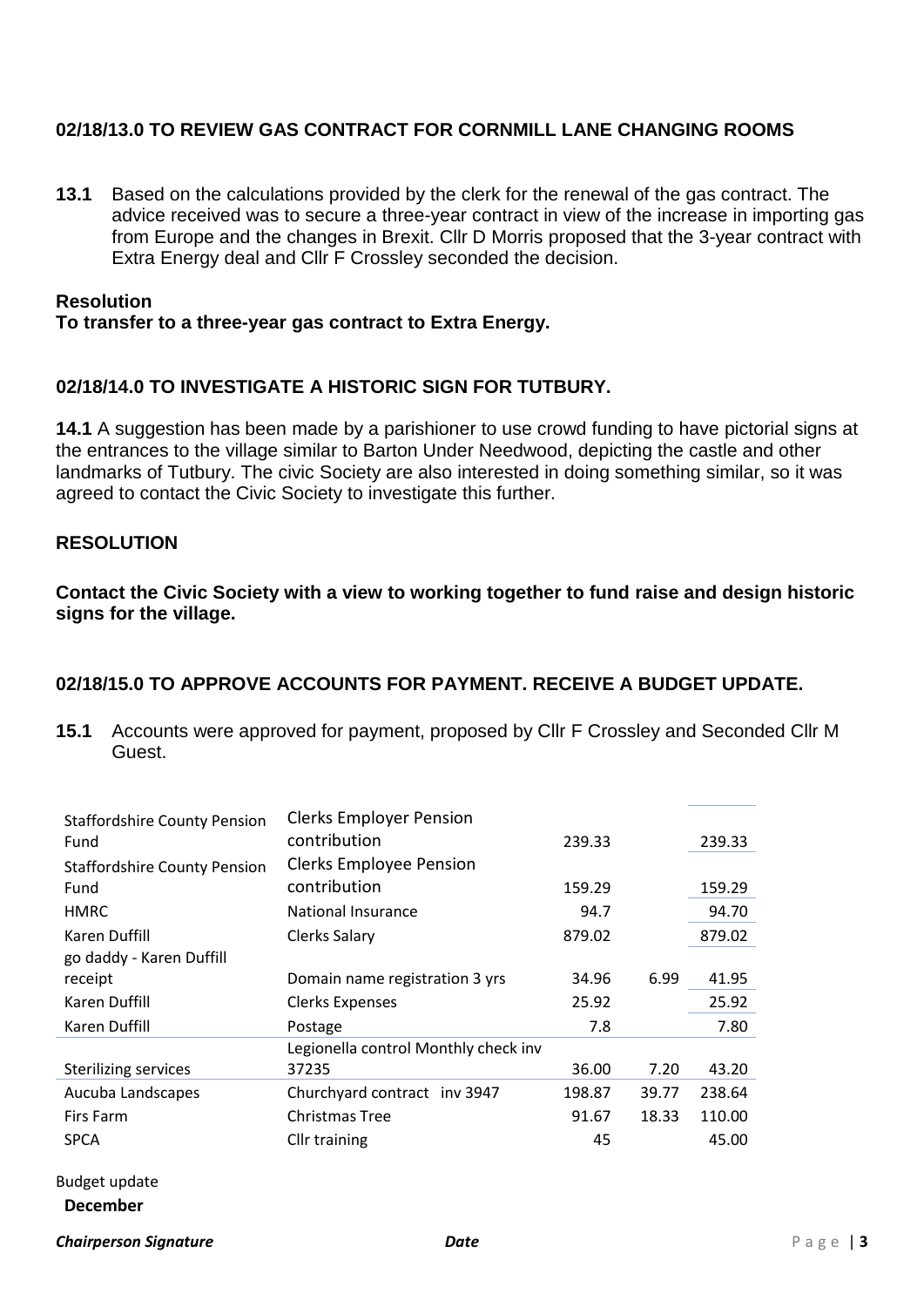| <b>Brought</b> |           |                     |           |
|----------------|-----------|---------------------|-----------|
| Forward        | 33,124.12 | Current account     | 28,748.50 |
| Receipts       | 42567.38  | IA account          | 19,048.49 |
|                | 75,691.50 | <b>BA</b> account   | 2,623.66  |
|                |           |                     | 50,420.65 |
| Less Payments  | 27,855.33 |                     |           |
|                |           | Less undrawn cheque | 2,584.48  |
|                | 47,836.17 |                     | 47,836.17 |
|                |           |                     |           |

|                           |              | <b>Parks</b> |                 |         |             |                    |
|---------------------------|--------------|--------------|-----------------|---------|-------------|--------------------|
|                           | <b>Admin</b> | etc          | <b>Highways</b> | Sec 137 | <b>Misc</b> | <b>Total + Vat</b> |
| <b>May reconciliation</b> | 3654.37      | 574.18       | 0.00            | 500.00  | 0.00        | 4934.90            |
| June reconciliation       | 5185.07      | 1037.66      | 677.54          | 1675.53 | 0.00        | 8218.09            |
| Sept Reconciliation       | 9654.97      | 3361.01      | 387.76          | 2250.46 | 0.00        | 16439.72           |
| Dec Reconciliation        | 14377.79     | 7395.75      | 1092.72         | 2569.46 | 0.00        | 27855.33           |

 $\alpha$ 

Budget considerations for the church.

# **01/18/16.0 16. GRANTS FOR LOCAL ORGANISATIONS – TUTBURY PRESCHOOL OUTDOOR CLASSROOM**

**16.1** A grant application had been received from Tutbury Preschool for financial support of £500 for the development of an outdoor classroom and water wall. The clerk clarified that the new classroom would be in the existing part of the grounds of the Pre School and the structure was not temporary. Cllr D Morris proposed that the grant was awarded, and Cllr Guest seconded the decision.

## **RESOLUTION**

**To award a grant of £500 to Tutbury Pre School.**

## **01/18/17.0 TO PLAN AND APPROVE BUDGET FOR AN EVENT FOR THE 100 YEAR COMMEMORATION OF WW1**

**17.1** Cllr F Crossley suggested that poppies could be planted in the planters for the commemoration year at an additional cost of £10 per planter, quoted by the existing supplier

Additional planters with trees could also look effective. £60 per tree plus the cost of the planter. Large artificial poppies could also be purchased from the British Legion.

- **17.2** Cllr W Crossley updated the councillors the arts group were planning an event of celebrating the era of the WW1 with songs, poetry and food of that time. A meeting to arrange this would take place Friday 23<sup>rd</sup> February.
- **17.3** The parochial Church Council have organised a meeting on Saturday 10<sup>th</sup> March and invited representatives from TPC to attend with the view of working collaboratively with other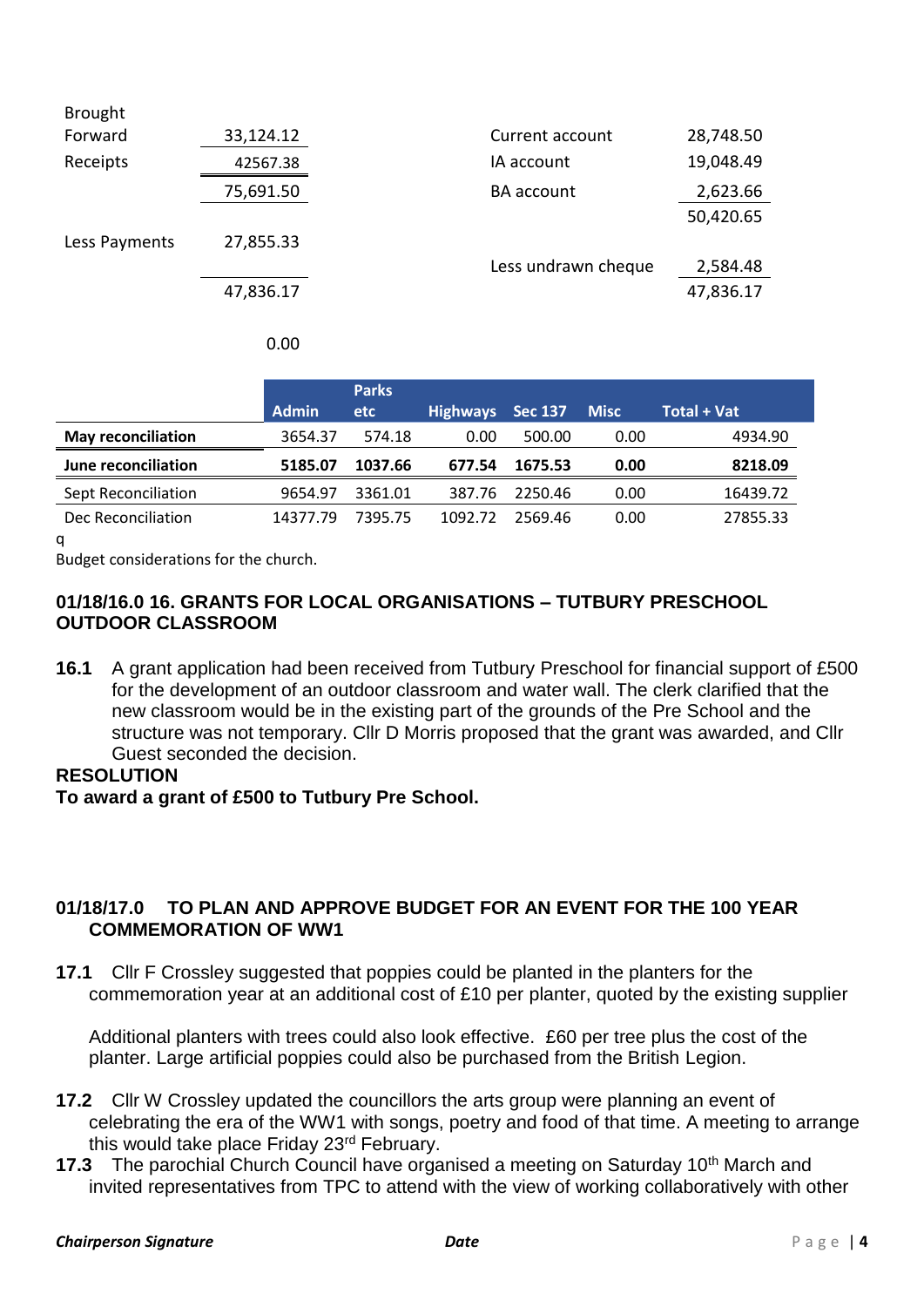community groups in a series of events. Cllr Guest and Cllr P Steadman would attend and represent the council.

# **Resolution**

**To contact the existing planter supplier to request poppies to be planted in the High Street Planters when plants were replaced.**

# **02/18/18.0 TO RECEIVE A REPORT FROM THE CHURCH MEETING.**

**18.1** Minutes of the church meeting were distributed. Cllr Guest will obtain quotes for the removal of tree stumps from the closed churchyard. The position of the wreath holders has been agreed with the War Memorial committee and the contractor for the closed churchyard.

## **02/18 19.0 CORRESPONDENCE**

- Lower Dove Community Conversation Summary
- Brain tumour Awareness campaign
- Nomination for Tutbury Charities

As stated in the clerks' report.

19.2 Cllr W Crossley nominated Cllr G Raybould for the Charity Trustee seconded by Cllr D Morris. The clerk will inform the Parish Charities Clerk.

#### 19.3 **RICHARD WAKEFIELD**

A thank you email had been received regarding the grant awarded to the school for the New PE kits and a photo of the children wearing it.

## 19.4 **CHATSWORTH DRIVE TREES**

Three letters of concern regarding the two sycamore trees on Chatsworth drive have been received. Residents have requested that they are cut down due to the size and proximity to houses and public footpath. Cllrs agreed that a tree survey should be carried out to ascertain the safety of the trees.

## **Resolution**

To instruct a tree surgeon to review the trees and report back to the residents.

## **02/18 20.0 TO RECEIVE A REPORT FROM THE STRATEGY COMMITTEE REGARDING A NEIGHBOURHOOD PLAN**

**20.1** The clerk distributed a report from the neighbourhood plan meeting. Cllr W Crossley reminded the council of the design statement that the Civic Society had formulated and the guidance that had been written regarding suitable planning and materials for the conservation area. There was also a lot of work in compiling a list of requirements for Tutbury during the enquiry into the formulation of the Local Plan. Despite TPC not having a neighbourhood plan a lot of issues have been raised before. Cllr Beighton will continue to consult with the community to assess the needs and views of the community in the decision to formulate a Neighbourhood plan, these planning documents are not solely for the parish council to compile.

## **PLANNING MATTERS - TO RECEIVE COMMENTS ON RECENT APPLICATIONS**

## **P/2018/00006**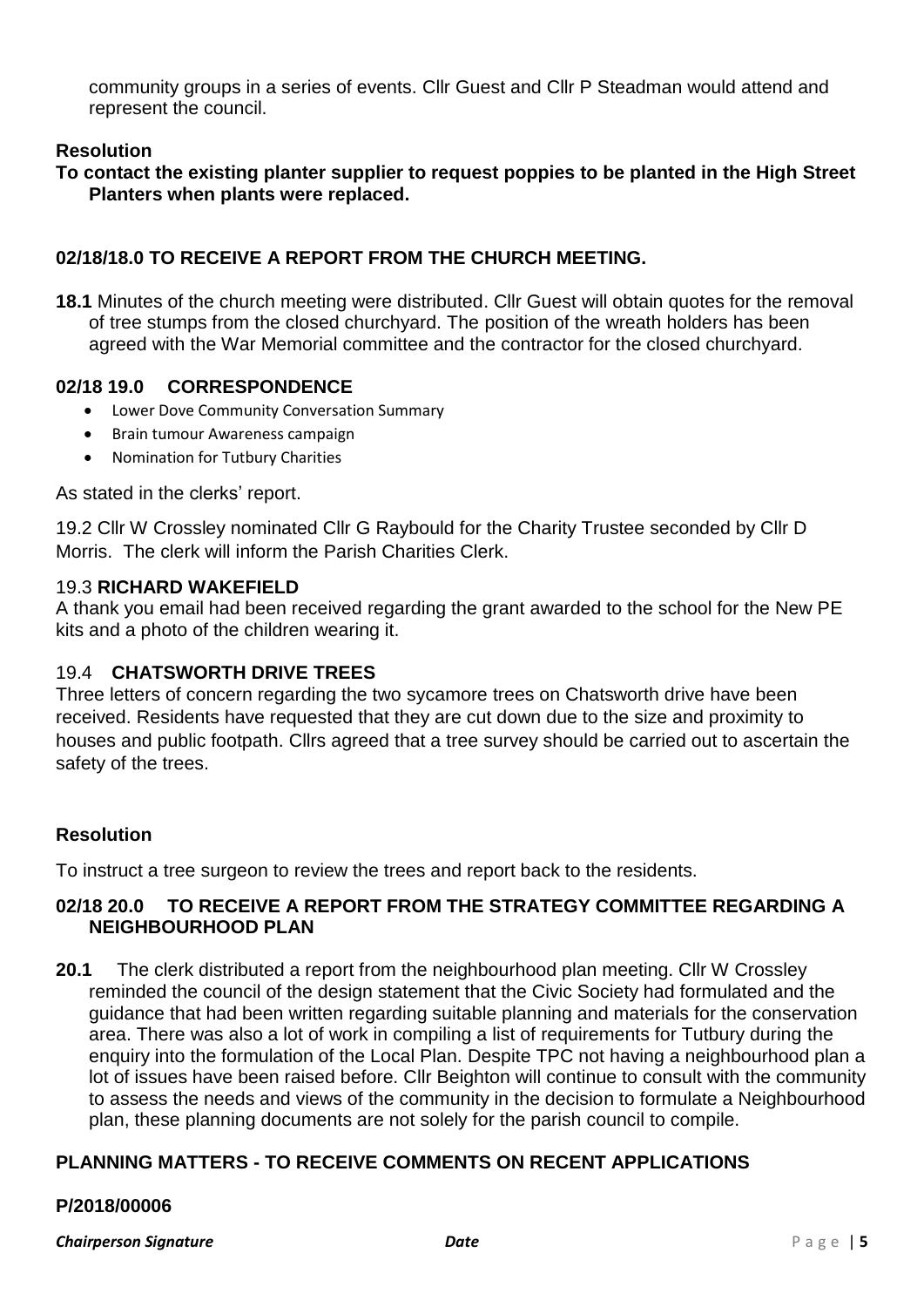Retention of machinery shelter

Location: Unit 115 A and B Fauld Industrial Estate, Fauld Lane, Fauld, Staffordshire, DE13 9HS

No Objection

## **P/2017/01058**

Proposal: Construct scheme of 21 dwellings with associated garages (AMENDED PLANS RECEIVED - proposed garages have been increased in size to accommodate vehicles, layout revised to include details for landscaping, bin storage, cycle shelter locations and clarification of external facing materials, refuse vehicle tracking plan submitted)

Location: Land at Burton Road, Tutbury, Staffordshire

Tutbury Parish Council wish their previous objections to apply to this amended application.

## **P/2018/00064**

Proposal: Crown reduction in height by 30% of 1 Ash tree, 1 Sycamore tree, 1 Cherry tree and 2 Hawthorne trees and removal of stumps and epicormic growth of 1 Cherry stump & 2 Chestnut stumps

Location: Tutbury Mill Mews, Lower High Street, Tutbury, Staffordshire, DE13 9LN

Tutbury Parish Council have no objections if there are no tree protection orders on these trees.

## **P/2018/00063**

Proposal: Erection of a detached industrial building comprising of 2 units for General Industrial (Class B2)

Location: Land at, Fauld Industrial Estate, Fauld Lane, Fauld, DE13 9HS

No Objections, however Tutbury Parish Council are concerned over the potential increase of traffic that this may have through the village.

## **P/2017/01395**

Erection of a two-storey side and single storey rear extension, AMNENDED No comment 33 Wakefield Avenue **Tutbury** DE13 9JU

## **P/2018/00072**

Erection of a single storey front extension and single storey side extension

45 Green Lane, Tutbury, Staffordshire, DE13 9NN No Objection **DECISIONS** Formation of 5 vehicular accesses and erection of 1.25m high fencing 19-27 Lodge Hill, Tutbury, Staffordshire, DE13 9HF

in accordance with the submitted documents and plans and

Change of use of part of agricultural to an industrial use (Class B2). Rolleston Park Farm, Lodge Hill, Tutbury, DE13 9HQ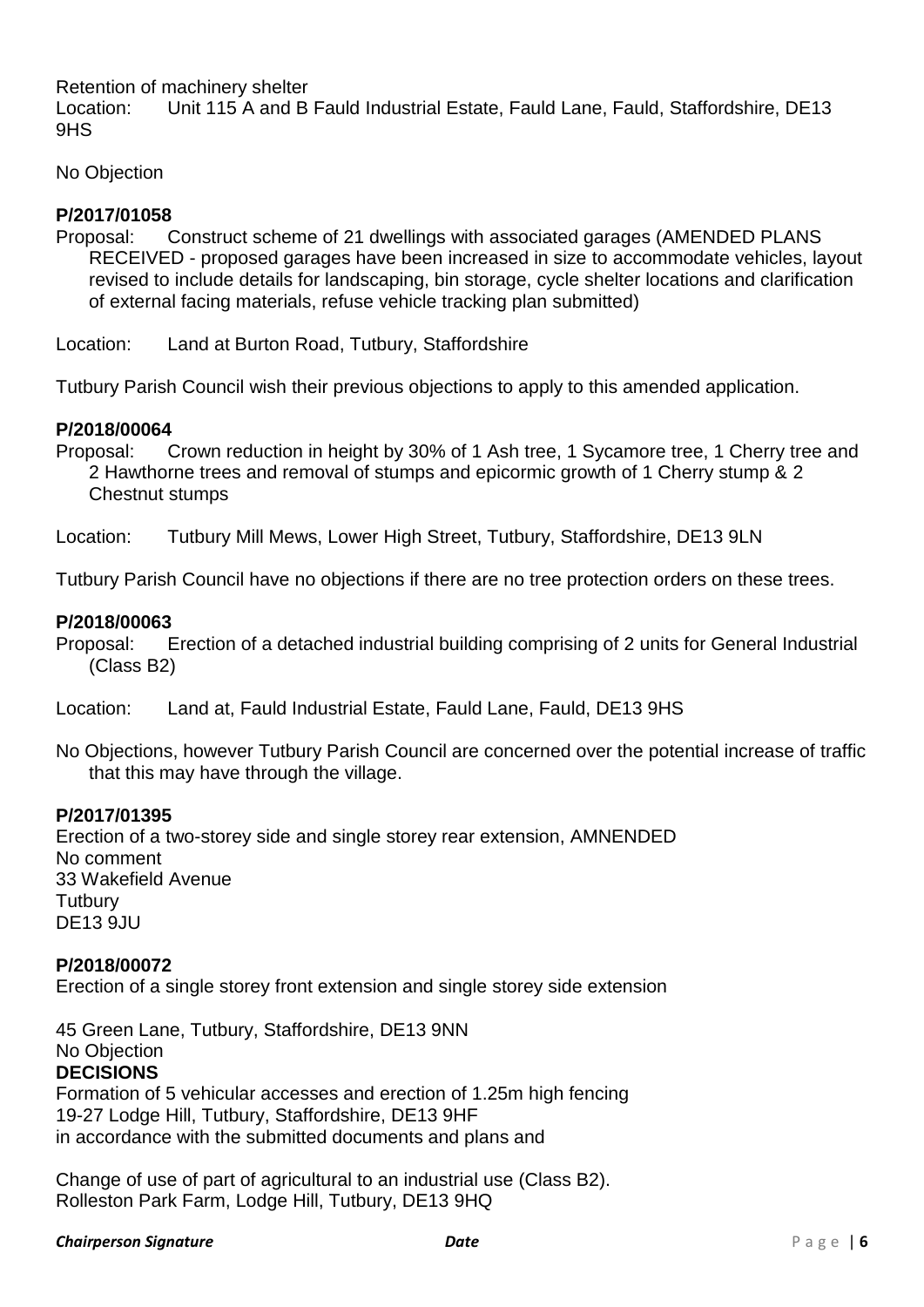Conversion and alterations to existing agricultural building to form an office (Class B1), including porch and ramp on front elevation and provision of car parking

Rolleston Park Farm, Lodge Hill, Tutbury, DE13 9HQ

# PERMITTED

## **P/2017/01402**

Demolition of existing store room and conservatory and erection of a part two storey, part single storey, rear extension (Amended Description and Plans)

46 Park Lane, Tutbury, Staffordshire, DE13 9JH

## PERMITTED

Proposal:

Application under Section 73 of the Town and Country Planning Act 1990 for the change of use of two agricultural buildings for storage purposes (B8), external alterations, formation of a car parking area and alterations to existing access from Bushton Lane without complying with Condition 2 of planning permission CU/06848/012 relating to on-site shredding of files Location:

Rolleston Park Farm, Lodge Hill, Tutbury, DE13 9HQ

I advise the above application was Withdrawn by the Applicant/Agent on 06 February 2018.**PERMITTED**

# **02/18 21.0ITEMS FOR THE NEXT AGENDA**

Community Building **Website** Parking 100 years WW1 commemoration event New Historic street sign for Tutbury Street cleaning Annual Parish Meeting

# **02/18 22.0 DATE OF THE NEXT MEETING**

Mar 14<sup>th</sup> Best Kept Village Meeting Mar 19<sup>th</sup> Full Parish Meeting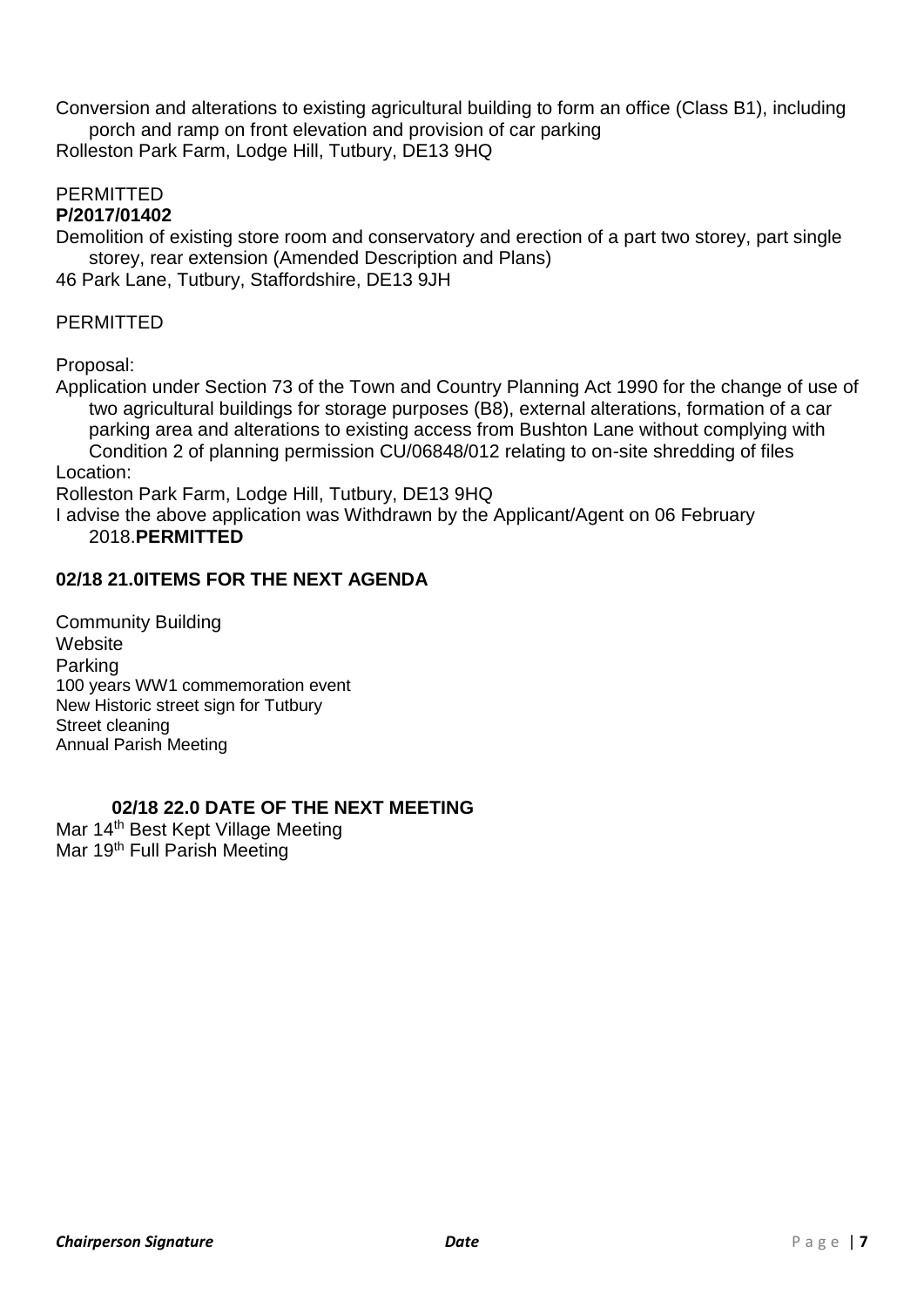# **Street/Cleaning Maintenance Contractor Deadline March 31st, 2018**

**CONTRACT DURATION:** 12 months commencing 1 April 2018

**PAYMENT:** Tutbury Parish Council are inviting applications from self-employed individuals. Please complete the attached form with annual cost in a sealed envelope Marked STREET CLEANING/ MAINTENANCE and send a separate written letter addressed to the clerk of your suitability for this contract.

**HEALTH AND SAFETY: High visibility jacket must be worn for highway operations, work must be carried out in a manner avoiding risks set out in the risk assessment provided by the council. Individuals must provide their own tools and equipment and insurance to carry out the role. DISPOSAL OF RUBBISH:** The collected and bagged rubbish is to be stored for later collection by E.S.B.C. refuse collectors.

| Job Title                                                                                                                                                                                                                                                                                                        | <b>Environmental Street and Maintenance</b>                                                                                                                                                                                                                                                                                                                                                                                                                                                                                                                                             |
|------------------------------------------------------------------------------------------------------------------------------------------------------------------------------------------------------------------------------------------------------------------------------------------------------------------|-----------------------------------------------------------------------------------------------------------------------------------------------------------------------------------------------------------------------------------------------------------------------------------------------------------------------------------------------------------------------------------------------------------------------------------------------------------------------------------------------------------------------------------------------------------------------------------------|
|                                                                                                                                                                                                                                                                                                                  | contractor                                                                                                                                                                                                                                                                                                                                                                                                                                                                                                                                                                              |
| <b>Overview</b>                                                                                                                                                                                                                                                                                                  |                                                                                                                                                                                                                                                                                                                                                                                                                                                                                                                                                                                         |
| central and other predominantly residential areas.                                                                                                                                                                                                                                                               | I Your work may take place anywhere within the parish of Tutbury but primarily within the                                                                                                                                                                                                                                                                                                                                                                                                                                                                                               |
| The work chiefly requires action to maintain or improve the appearance of<br>will include sweeping of affected areas, litter picking, weeding, occasional clearing of scrub or<br>trimming back of vegetation and other maintenance tasks, as required of parish facilities,<br>organised by the Parish Council. | the village. This                                                                                                                                                                                                                                                                                                                                                                                                                                                                                                                                                                       |
|                                                                                                                                                                                                                                                                                                                  | <b>Tasks</b>                                                                                                                                                                                                                                                                                                                                                                                                                                                                                                                                                                            |
| Although you are encouraged to use your own initiative to take appropriate<br>III.<br>your work will normally be directed by a member of the Parish Council. This person will be<br>identified to you and although he/she<br>advised of any change.                                                              | action,<br>may change from time to time, you will always be                                                                                                                                                                                                                                                                                                                                                                                                                                                                                                                             |
| Job purpose                                                                                                                                                                                                                                                                                                      | Working individually to hand sweep, litter<br>pick in designated areas. Disinfect bus<br>shelters. Undertake minor maintenance and<br>gardening work.                                                                                                                                                                                                                                                                                                                                                                                                                                   |
| <b>Person Specification</b>                                                                                                                                                                                                                                                                                      | Ability to work 6 hours a week<br>flexibly including weekends and<br>undertake extra hours as required.<br>The role will require a fit community<br>$\bullet$<br>minded person as significant<br>bending, manual handling and<br>stretching will be required.<br>A practical approach to getting<br>things done<br>Excellent customer care and<br>communication skills<br>General maintenance and handy-<br>work skills<br>Experience of cleaning and grounds<br>maintenance<br>Flexibility to meet the changing<br>needs of the community<br>Ability to communicate<br>electronically. |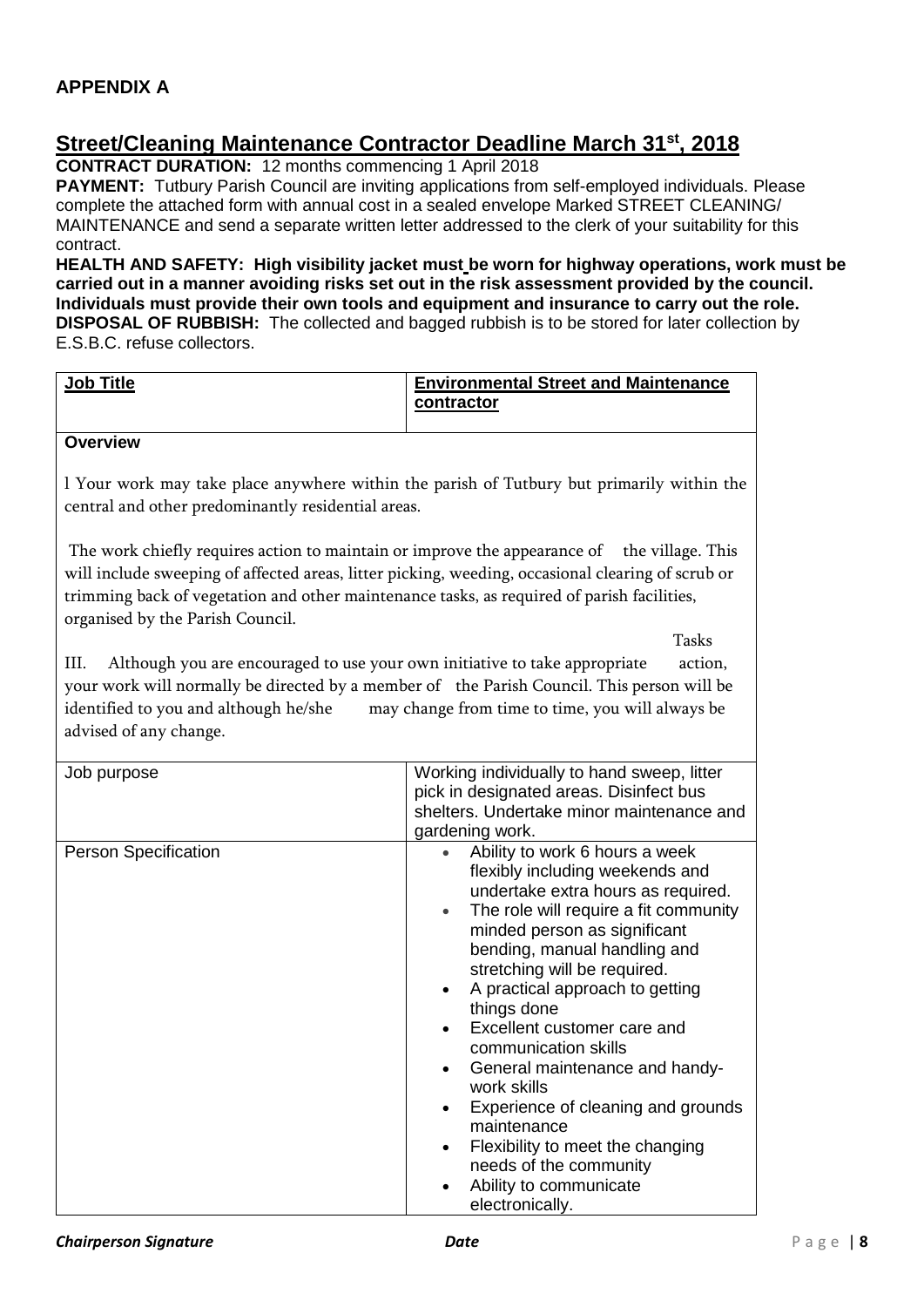|                    | Provide all equipment. To comply with risk<br>assessment requirements and wear high vis<br>parish council jacket. To have public liability<br>insurance |
|--------------------|---------------------------------------------------------------------------------------------------------------------------------------------------------|
| Contract 12 months | £276 a month, additional hours £11.50 an<br>hour                                                                                                        |

#### **To sweep and litter pick, remove weeds in the designated areas twice a week. To disinfect the bus shelters as required.**

**DESIGNATED AREAS**: Bus shelters in Holts Lane, Burton Street, High Street, Park lane and Duke Street. The highways known as Duke Street, Lower High Street, High Street, Monk Street together with the Duke Street, car park, Other limited areas that may be requested by the parish council from time to time. To maintain clear access to footpaths. To include strimming.

Weeding the bus shelters and streets

Report on problems of fly tipping, needles, unacceptable waste and monitor the bins that need to be dealt with by ESBC.

Report any faults on Tutbury highways to the clerk and county highways

To clean and keep weed free the telephone box on Duke Street

#### **To liaise with the clerk on a weekly basis as to ascertain priorities and provide a timesheet to the clerk**

#### **Additional Duties that may be required**

Light maintenance work, e.g. painting benches erecting noticeboards signs, repairs

Delivery of flyers newsletters as required

To undertake gardening duties as requested by the parish council including weeding, strimming, edging and planting.

To clean/ cut back vegetation around street signs.

Other reasonable tasks not identified but in line with the role.

#### **Desirable**

To hold valid qualifications and certificates for weed spraying.

| Name                       |  |
|----------------------------|--|
| Address                    |  |
|                            |  |
|                            |  |
|                            |  |
| Phone Number               |  |
| <b>Email Address</b>       |  |
| <b>Annual Costs</b>        |  |
|                            |  |
| Additional costs           |  |
|                            |  |
|                            |  |
|                            |  |
| Certificates/Licences held |  |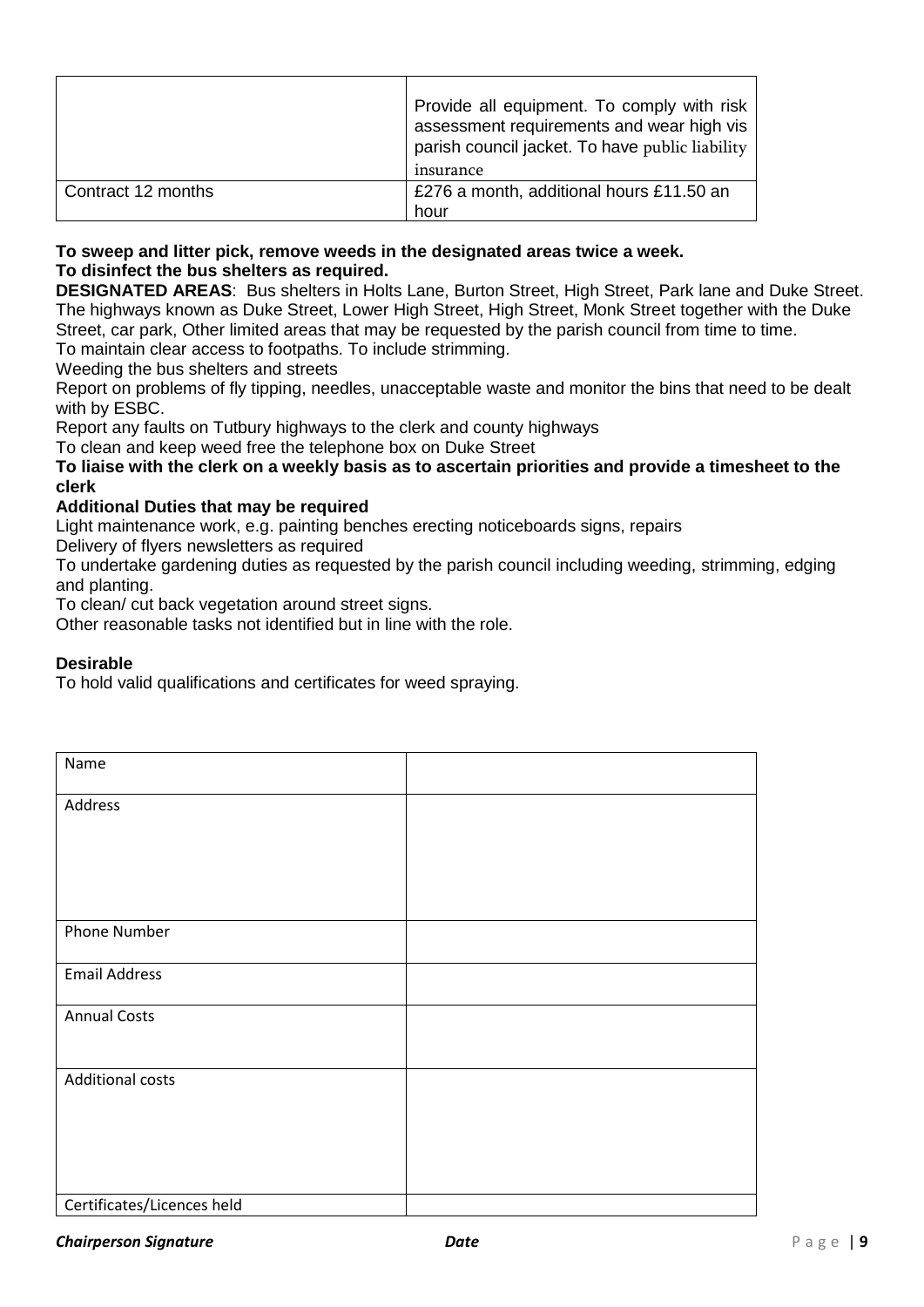| <b>Additional Comments</b> |  |
|----------------------------|--|
|                            |  |
|                            |  |
|                            |  |
|                            |  |
|                            |  |
|                            |  |
|                            |  |
|                            |  |
|                            |  |
|                            |  |
|                            |  |
|                            |  |
|                            |  |
|                            |  |
|                            |  |
|                            |  |
|                            |  |
|                            |  |
|                            |  |
|                            |  |
|                            |  |
| <b>Relevant Experience</b> |  |
|                            |  |
|                            |  |
|                            |  |
|                            |  |
|                            |  |
|                            |  |
|                            |  |
|                            |  |
|                            |  |
|                            |  |
|                            |  |
|                            |  |
|                            |  |
|                            |  |
|                            |  |
|                            |  |
|                            |  |

## **Letter of Suitability.**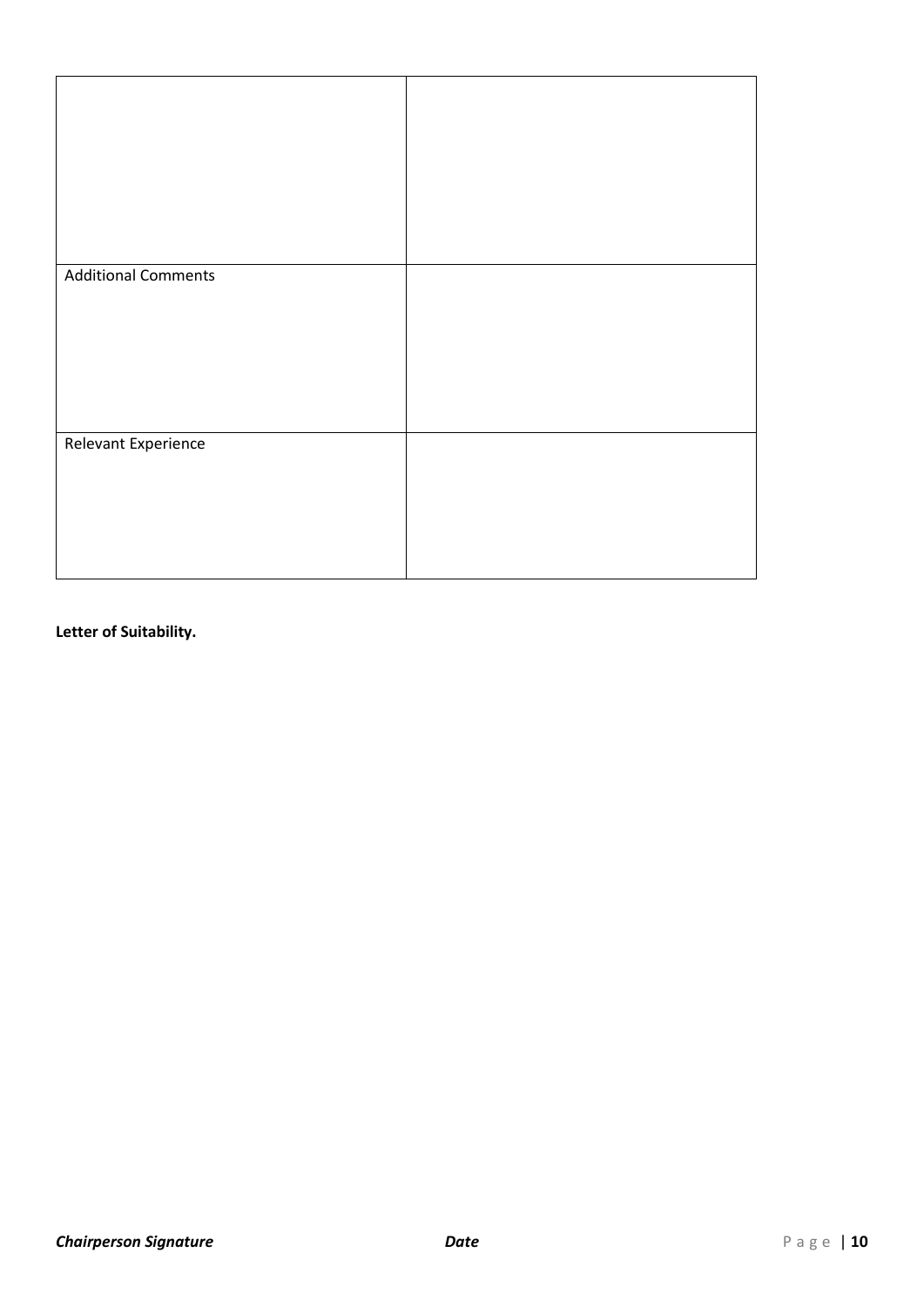# **Tutbury Parish Council**

**Risk Analysis 2018-2019) (Reviewed 19th Feb 2018)**

#### GENERAL

Risk to, or risks arising from the ownership/leasing of assets and other operations/ responsibilities (where possible) are covered by insurance. Statutes, standing orders, financial regulations, internal and external audits and this policy document, control other matters.

- 1) Recent actions to mitigate risks are highlighted in bold text
- 2) Items for further consideration are in bold italics underlined

#### INSURANCE COVER

#### **Property**

- 1. Changing rooms Legionella control periodic checks are carried on the water system by Sterilizing Services Ltd. Extract fan in roof repaired and a periodic electrical check carried out.
- 2. Bus shelters subject to annual checks by the council
- 3. Bench seats –
- 4. Trophies –.
- 5. Computer laptop and projector purchased and insured
- 6. Play equipment goal posts at Cornmill Lane and Ferrers Ave
- 7. Highway signs. –
- **8.** Multi use games area and equipment –
- **9.** Planters in High Street –
- **10.** All 8 planters fall under the planting remit of the Parish Council.
- *11.* Closed churchyard The council is responsible for the maintenance of the closed area of St Mary's churchyard. The area is mown by a contractor and repairs to retaining walls are carried out periodically. Public indemnity insurance cover is provided by the contractor together with a risk assessment**.** The southern boundary of the churchyard has as far as possible, been defined and extent of the councils' responsibilities in this area clarified. **Financial Provision for a retaining wall behind the closed church boundary wall has been made and** *will be monitored. Mowing near the grass bank edges will not be carried out*
- 12. A set of concrete steps leading to the Church off Church Street has been replaced

The insurance cover for the above items is periodically reviewed and reflects the contents of the council's asset register. Insurance cover is provided through Came and Company (Brokers) by Aviva Insurers

#### Land

**1.** Cornmill Lane Playing fields: The entrance road to car park has been repaired and pot holes filled. The path at the pedestrian entrance has been extended and a safety rail fitted

A metal gate and barrier are sited at the main entrance to the Cornmill Lane Playing field (CLPF) fitted with three

locks. Keys for the (CLPF) entrance gate/barrier Clerk and a named person from

Tutbury Tigers FC to facilitate access for training sessions with the proviso that the gate & barrier are always

locked after use**.** Should a need to evict unauthorised persons from council leased playing fields, assistance from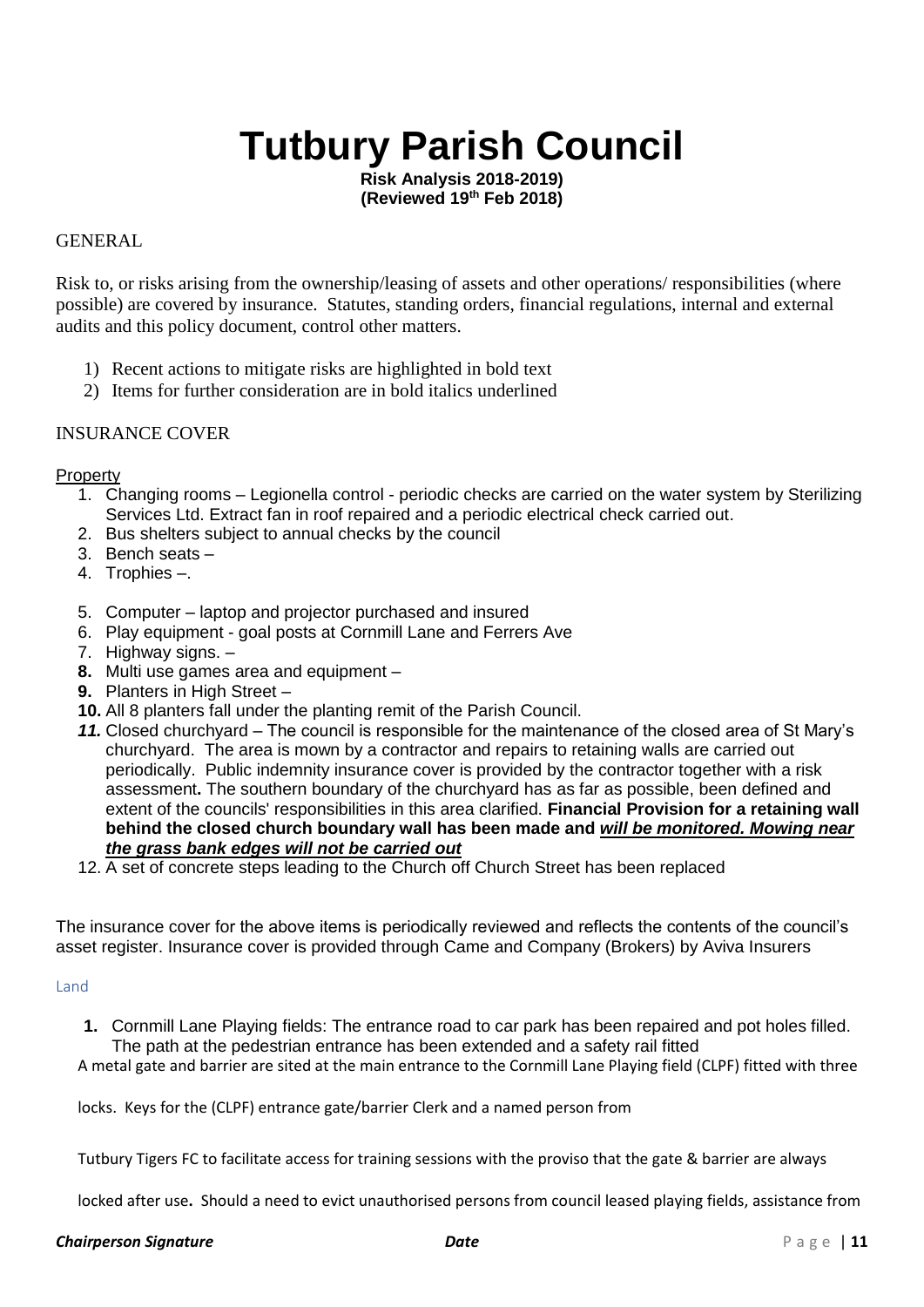ESBC would be sought to affect their removal. Costs incurred would be met from the council's contingency reserve.

The **football teams' responsibilities** include removal of debris and litter from the basketball court at the CLPF.

The use of the CLPF by a circus can occur in the summer. The statutory licensing position has been checked with

ESBC see Licensing Act 2003 ESBC Statement of Licensing Policy 2015 – 2020 and will be notified to the circus

owners. The use of the area is subject to written conditions and appropriate public indemnity insurance cover

being provided by the circus*.*

#### 2. The Triangle

*The area is mown by a mowing contractor; trees are inspected periodically by a qualified contractor. A Christmas tree is positioned at yuletide with a battery operated electrical supply for the lights. Trees have been inspected and remedial work carried out on them with Ivy and undergrowth removed. A small stone wall on the boundary of the triangle has been removed.*

- 3. Land adjacent to the path on the approach to the church. Trees and vegetation controlled periodically.
- 4. A section of the Park Pale ancient monument off Chatsworth Drive has been acquired**.** *A resident's fence has been erected made by a certified contractor to define the boundary.*
- 5. Trees on council owned land are inspected periodically

Public liability cover is in place up to **£10m**. *Consideration is to be given to the register of council owned land*

#### RELIANCE OF THIRD PARTIES TO CARRY OUT WORK AND SERVICES

Contracts: ongoing – all contracts are reviewed annually or bi annually. Contracts are awarded each year where appropriate. Risk assessments for operations are provided by contractors

- 1. Mowing contract for the Cornmill Lane and Ferrer's Avenue playing fields, the contractor is required under the terms of the contract to hold public indemnity insurance to indemnify the council against claims.
- 2. Street & bus shelter cleaning contracts This covers the clearing of litter in a defined area of the village and in the council's five bus shelters. **The council will appoint a contractor with suitable experience the council has employee insurance that covers tasks undertaken on the council's behalf**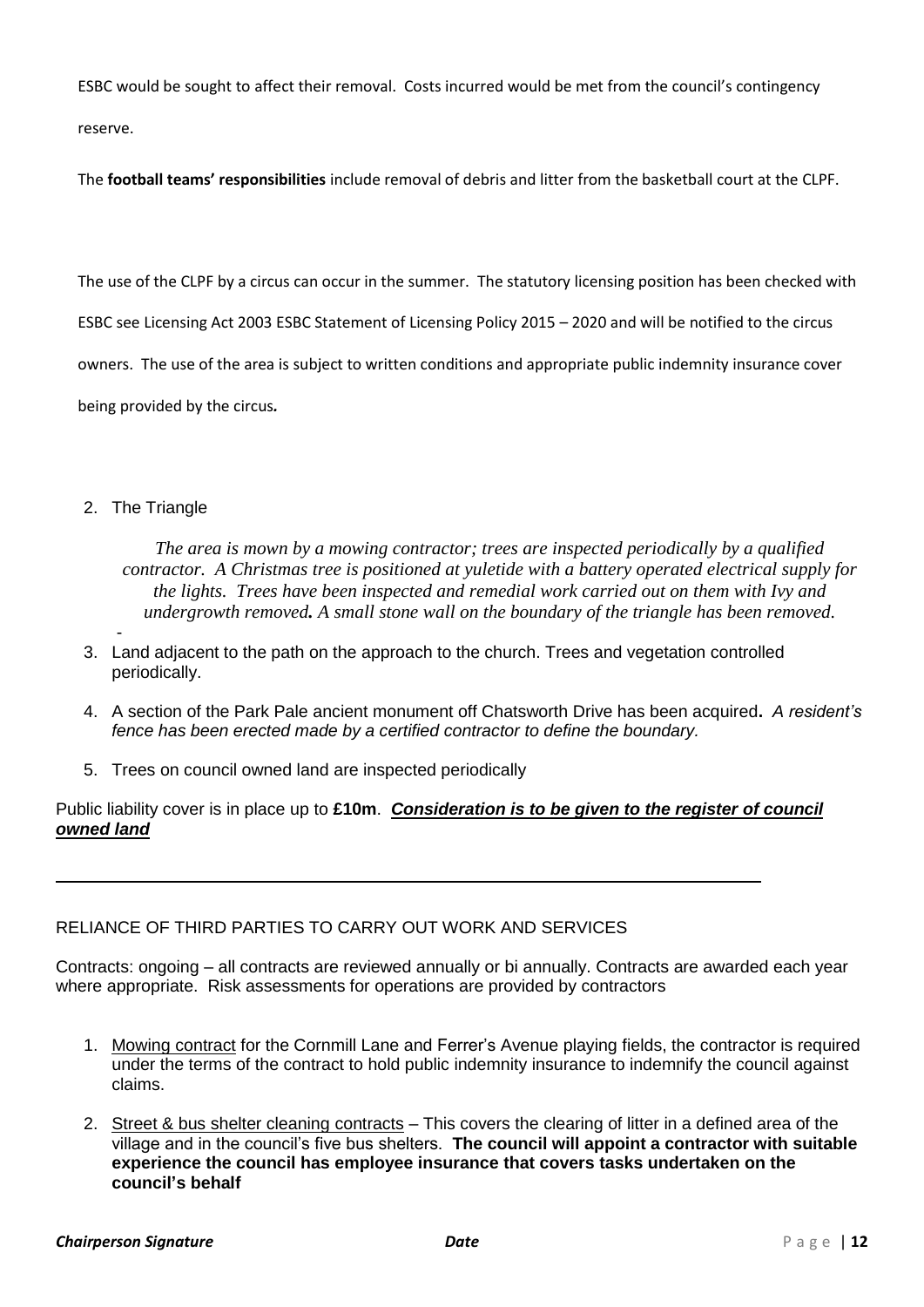- 3. Football team is responsible for the cleaning of the Cornmill Lane changing rooms. The council's insurance provides cover for this area of work
- *4.* Churchyard contract. Covers the mowing of the grass in the closed churchyard and the burial ground extension at St Marys Church. Payments for contract work are made in line with invoices received.
- *5.* Park Pale contract **-** A maintenance contract has been let and a risk assessment prepared. The contractor has been notified of restrictions regarding disturbance of the ground stipulated by English **Heritage**
- *6. Elm Lane A strimmer has been obtained and two members of the Friends of Elm Lane have been trained to use it. An annual risk assessment is to be carried out*
- 7. Banking services. The council has used its current UK based bankers for many years without any major problems; their terms and condition apply. External Audit services. These are carried out by Mazars LLP using the Annual return.
- 8. Internal audits. Yearly audits are carried out by an auditor appointed annually. **Councillors will carry out periodic checks of the accounts**

Contracts: one off services/works:

1. Capital works & Maintenance works

The council uses contractors for both capital and maintenance work. Standing orders and financial regulations provide for the following:

- The clerk arranges for the provision of goods and services of value up to £100
- The clerk in consultation with the chairman arrange for the provision of goods and services of value up to £500 and in the case of an emergency involving a danger to life, health or property £1,000
- Tenders are invited for contracts in excess of £5,000 and contracts are awarded at parish council meetings. The council is not obliged to accept the lowest tender. If no tenders are received the council can make arrangements to carry out the work as it thinks fit

Payments are made on completion of the work/service carried out to the council's satisfaction. Invoices are generally presented for payment at council meetings and initialled by members except where contract terms dictate payment in between meetings. All payments are recorded in the minutes. Direct debit payments are in place for gas, electricity and water payments for the changing rooms at Cornmill Lane.

Where major contracts are involved, the suitability of the contractor to carry out the work is ascertained by reference to the other councils, consultants and by an assessment of their capabilities.

All contractors must carry public indemnity insurance.

#### IN HOUSE ACTIVITIES

As the council's proper officer, the clerk has the responsibility to progress the council's business in accordance with various statutes, standing orders, financial regulations and council decisions. The clerk is also the council's responsible financial officer (RFO) as required under section 151 of the Local Government act 1972 and is responsible for its financial affairs. The council has agreed the duties of the RFO, the nature of the council's financial records and the financial control documents and measures. These are reviewed periodically. The Clerk has obtained the CiLCA qualification to ensure that the council is operating within current legislation in a professional manner. A council committee structure is in place.

#### **The Council's website will be reviewed to ensure that it complies with the transparency code and all governance documentation is accessible. A n ew website will be produced.**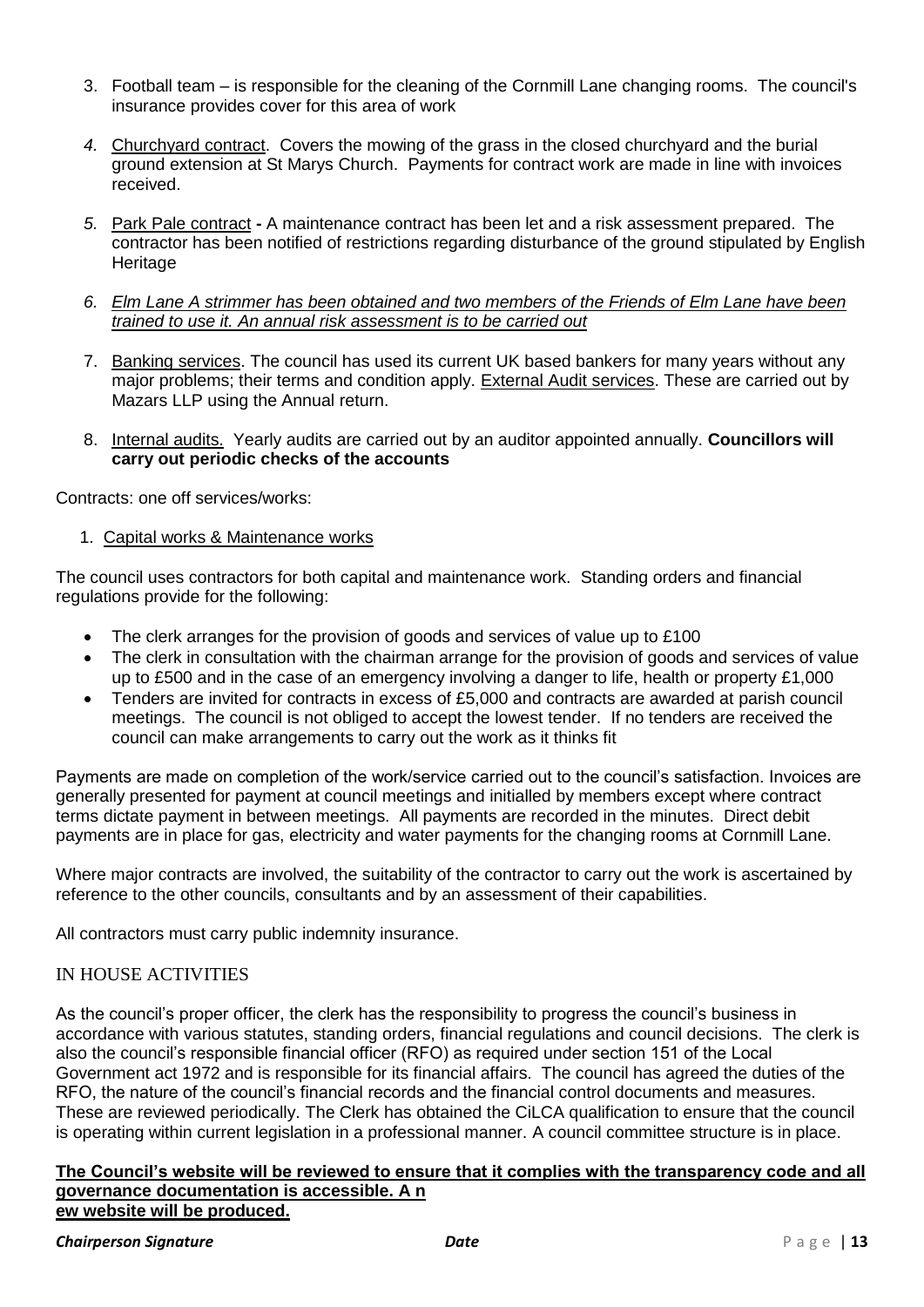#### **An exit policy has been written in the event of unexpected departure or illness of the clerk, policies and procedures will be reviewed/ compiled as required.**

Following a revision of audit guidance and the requirement to complete an annual return, the council appoints an internal auditor, to review year-end accounts, financial procedures and internal financial controls and to complete an intermediate audit. The comments of all auditors are reported to the council. An annual review of internal audit procedures is undertaken. The council also has insurance cover for the following:

- Employers liability of up to £10m
- Officials indemnity £250K
- Slander/libel £500K
- Loss of cheques up to £1000, loss of money on council premises up to £1000 and at the clerk's home £1000
- A fidelity guarantee (i.e. misappropriation of funds by councillors or clerk) of up to £40,000

The council has a code of conduct and a register of councillor's interests published on its web site open to public scrutiny. Cllrs interests are reviewed annually. The rights of public to be informed of and to attend meetings and view documents are facilitated.

The council's standing orders are reviewed from time to time, updated and adopted

The council has few 'cash' transactions. Most receipts and payments involve cheques.

Football teams may make direct debit payments for the hire of the football pitch to the Councils bank account. Loss of income of up to £10k Business interruption is covered by insurance.

#### Special events

The Council helps facilitate special one-off community activities such as the Tutbury Festival. This can involve funding local groups, arranging a street closure, obtaining entertainment and other licences; appropriate insurance cover is sought when required. All statutory requirements are complied with.

The use of the car park at Cornmill Lane as an overspill for events held at the castle has been agreed by the council and its insurers. This is subject to adequate stewarding with the site access being manned at all times.

Financial assistance to local organisations

The council gives financial assistance to local organisations from time to time. Applications are made to the council on an application form making the case for assistance. All such applications are considered at council meetings and if authorised, funds are made available under Section 137 of the local government act 1972. The purpose, for which the application is being made, is stated by the organisation applying for assistance and a receipt provided for funds paid is given to the council. Start and completion dates for any project are required. **A grant policy will be compiled.** 

#### **Payroll and IT**

**The loss of payroll and council information due to system failure fire or theft is reduced by regular back up of information. Up to date versions of the programs are maintained. Implementation of cloud storage for back up of information and sharing of information**.

#### *Community Building*

*The Parish council are in negotiation with ESBC and Peveril to secure the building of a community facility a contingency budget has been put in place to cover legal fees and related costs.*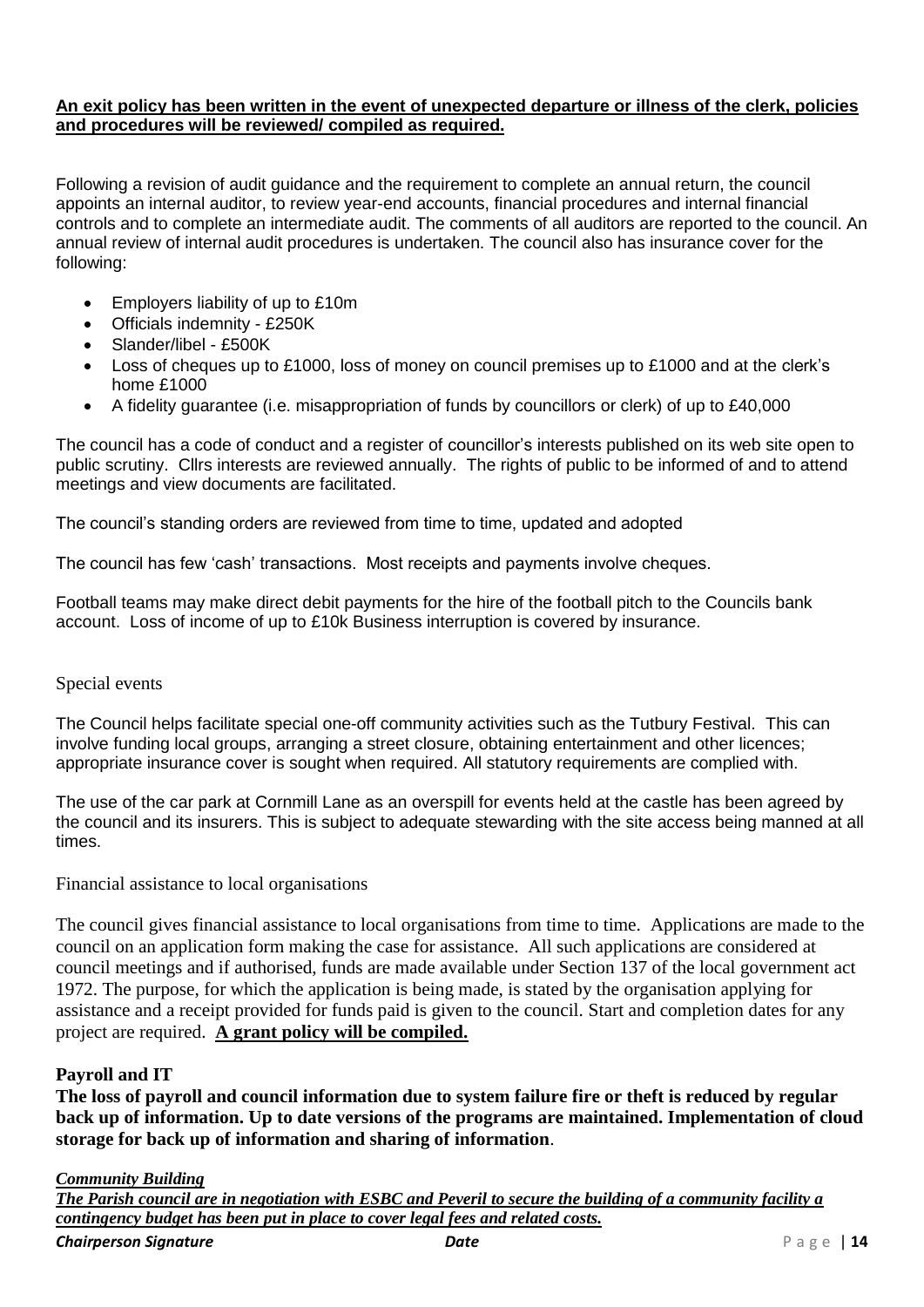#### **Annex A**

#### **DUTIES AND RESPONSIBILITIES OF THE PARISH COUNCIL'S RESPONSIBLE FINANCIAL OFFICER**

- 1. Prepare financial reports to cover budget monitoring, fund balances, receipts, payroll, payment of accounts and other relevant matters and report to the council at regular intervals thereon.
- 2. Prepare draft estimates, when approved by the council form the budget monitoring mechanism during the year and report thereon to the council**.**
- 3. Submit the request for the parish council's precept to the borough council at the appropriate time
- 4. Record regularly all monies received and expended by the council
- 5. Ensure that all money due to the council billed promptly and, in all cases, collected promptly
- 6. Identify the duties of officers and others dealing with financial transactions and ensure as far as possible the division of responsibilities between officers, others and members of the council in relation to significant transactions.
- 7. Manage cash flow and control of investments and bank transfers
- 8. Control issuing of cheques
- 9. The overall management of payroll. Ensure the correct payment of tax and national insurance to the collector of taxes either monthly or quarterly using HMRC's PAYE software
- 10. Be responsible for the submission of VAT returns and dealing with VAT inspections
- 11. Verification of supplier's invoices prior to certification for payment
- 12. Prepare and balance financial accounts and complete the annual return in accordance with the current audit regulations.
- 13. Produce accounts and records for the council appointed auditor in accordance with current audit regulations.
- 14. Undertake internal audits of all aspects of the council's affairs.
- 15. Monitor compliance with the council's financial regulations and ensure that the correct financial systems are in place.
- 16. Management of insurance and other risks undertaking regular reviews. Process claims as necessary. Report annually to the council on insurance and other risks covered.
- 17. Maintain the council's register of property and assets and safe storage.
- 18. Familiarisation with any computer system used for the council's financial records.